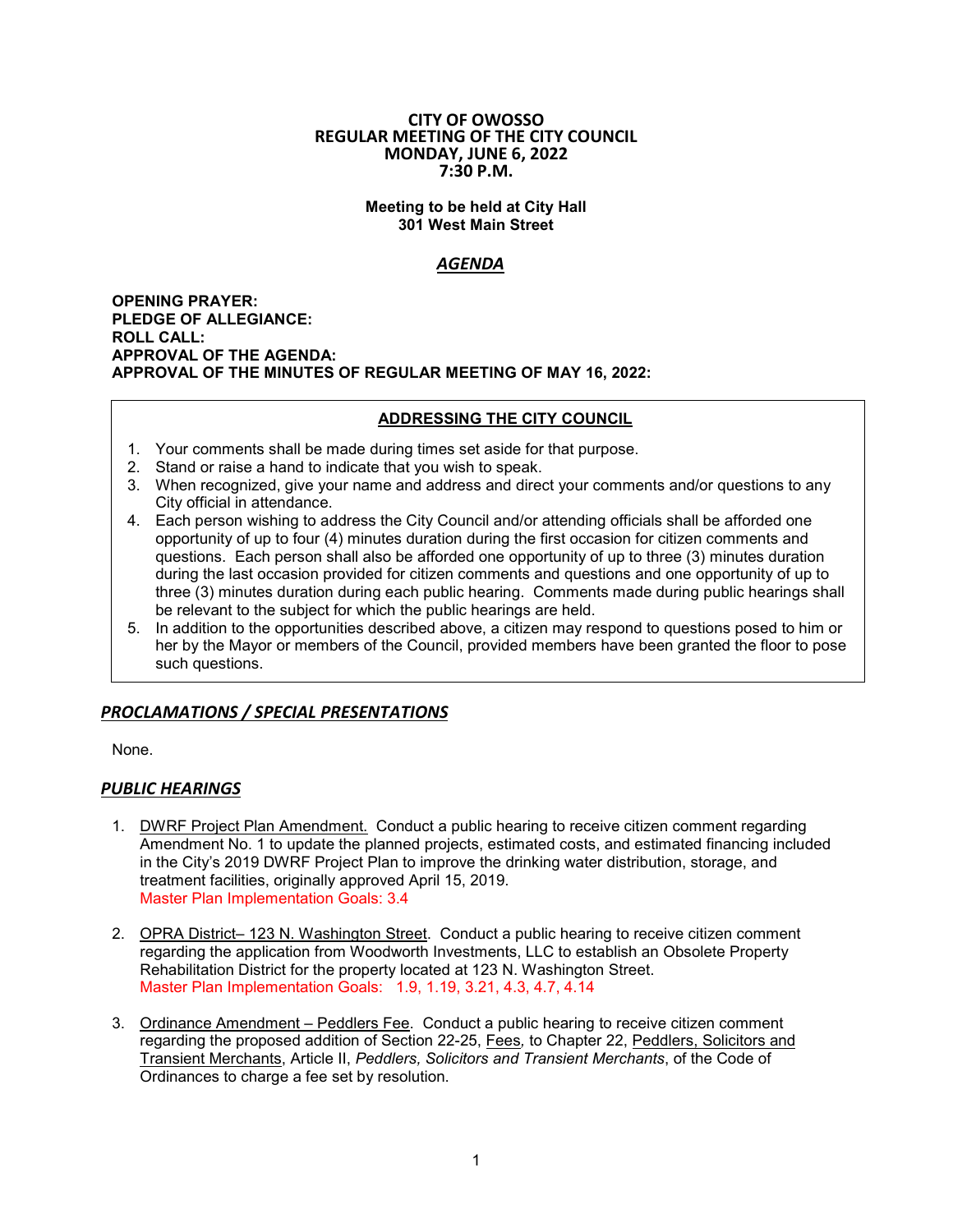# *CITIZEN COMMENTS AND QUESTIONS*

# *CONSENT AGENDA*

- 1. Set Public Hearing Obsolete Property Rehabilitation Exemption Certificate 123 N Washington St. Set a public hearing for Tuesday, July 5, 2022 at 7:30 p.m. in the City Hall Council Chambers to receive citizen comment regarding the application from Woodworth Investments, LLC for an Obsolete Property Rehabilitation Exemption Certificate for their property at 123 North Washington Street. Master Plan Implementation Goals: 1.9, 1.19, 3.21, 4.3, 4.7, 4.14
- 2. Proposed Special Assessment Project North Street. Authorize Resolution No. 2 setting a public hearing for Tuesday, June 21, 2022 for proposed Special Assessment District No. 2023-01 for North Street from Shiawassee Street (M-52) to Hickory Street for street rehabilitation.
- 3. Building Authority Project Authorization Clerk's Office Reception Furniture. Waive competitive bidding requirements, authorize the purchase of two new desks, plus chairs and accessories for the Clerk's Office reception area, from DBI Holding Co. dba DBI Business Interiors, utilizing MiDeal Contract No. 220000000043 in the amount of \$12,000.00, plus DPW labor and equipment charges, as recommended by the Building Authority Commission, and approve payment to the vendor upon satisfactory installation of the product. Master Plan Implementation Goals: 3.20
- 4. Building Authority Contract Authorization Server Room Fire Suppression System. Waive competitive bidding requirements, authorize a contract with DeLau Fire & Safety, Inc. dba DeLau Fire Services for replacement of the City Hall Server Room fire suppression system in the amount of \$19,500.00 as recommended by the Building Authority Commission, and approve payment to the vendor upon satisfactory completion of the project. Master Plan Implementation Goals: 3.20
- 5. Balancing Change Order 2022 Street Program Contract 1. Approve Balancing Change Order No. 1 to the 2022 Street Program – Contract 1 with Malley Construction, Inc. reducing the total contract amount by \$4,210.55 to balance contract quantities and costs.
- 6. School Resource Officer Contract Renewal. Consider approving an intergovernmental agreement between the Owosso Public Schools and the City of Owosso for the provision of two School Resource Officers for a five year period ending June 30, 2027. Master Plan Implementation Goals: 7.1
- 7. Professional Services Agreement Renewal Planning Consultant. Authorize renewal of the professional services agreement with CIB Planning, Inc. for the provision of planning and zoning services for the 3-year period ending June 30, 2025, with 1-year optional extensions.
- 8. Check Register May 2022. Affirm check disbursements totaling \$896,651.63 for May 2022.
- 9. Warrant No. 616. Authorize Warrant No. 616 as follows:

| <b>Vendor</b>                           | <b>Description</b>                                                          | <b>Fund</b>             | <b>Amount</b> |
|-----------------------------------------|-----------------------------------------------------------------------------|-------------------------|---------------|
| <b>MML Workers</b><br>Compensation Fund | <b>Workers Compensation Policy</b><br>July 2022 - July 2023, Payment 1 of 4 | Various                 | \$30,756.00   |
| Waste Management                        | Waste Hauling / Disposal Services<br><b>WWTP/Streets</b>                    | WWTP/<br><b>Streets</b> | \$17,297.97   |